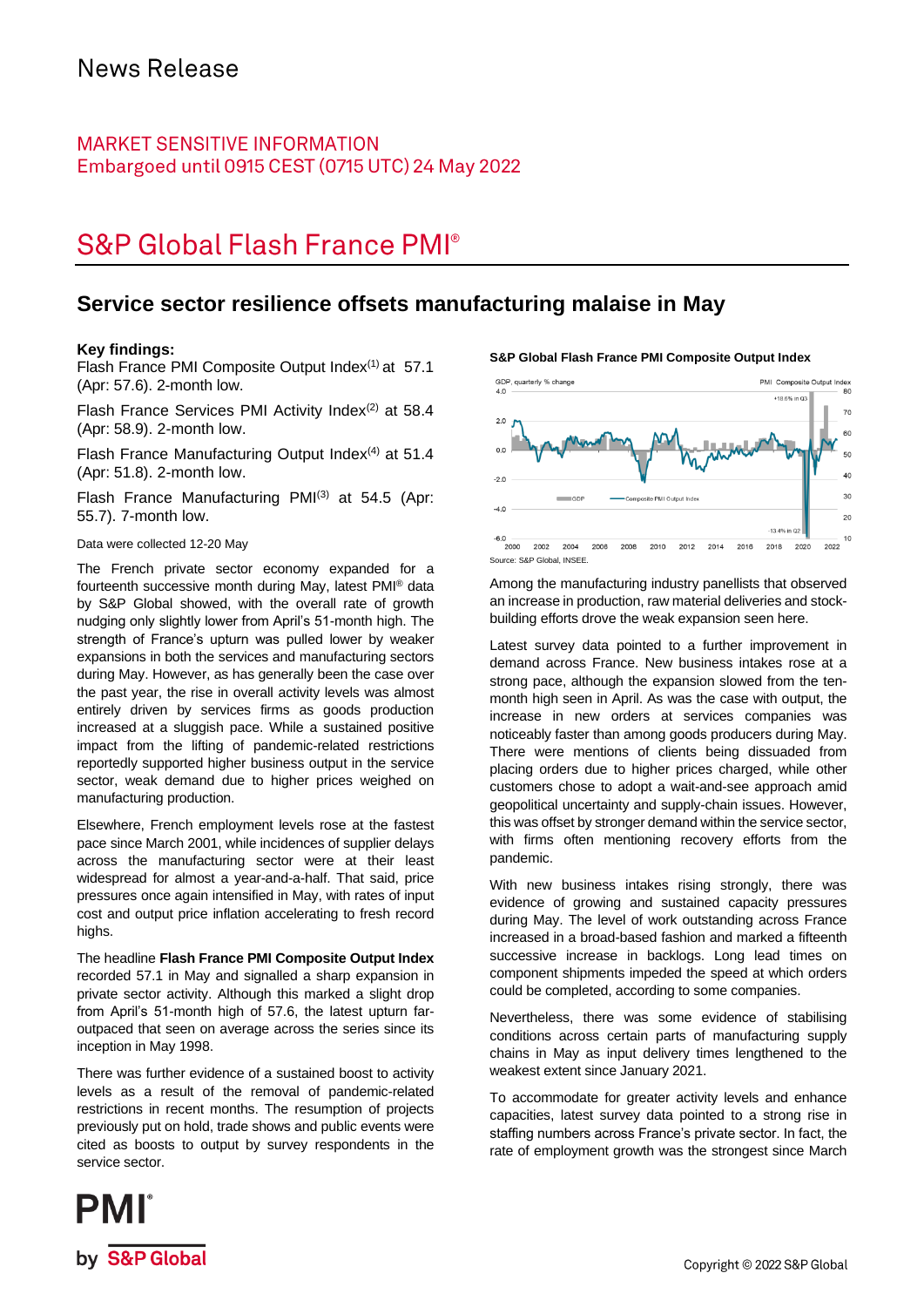# News Release

2001 amid an acceleration in recruitment activity at both manufacturers and service providers.

The increase in workforce numbers was accompanied by a strongly optimistic outlook towards the coming 12 months. Expectations of stronger demand conditions were widely noted by panel members that anticipate higher business activity. That said, the degree of positivity eased slightly since April and differed largely by sector. Services firms were much more bullish on their prospects than their manufacturing counterparts, with raw material availability and inflation highlighted by the latter as key risks to the outlook.

Latest survey data signalled an intensification of price pressures across France in May. Both input costs and output charges increased at survey-record rates, but inflationary trends by sector diverged as faster rises in prices at services firms offset slower increases at manufacturers. According to anecdotal evidence, shortages of components, the war in Ukraine, as well as rising transport and fuel costs, were mentioned as sources of inflation. To protect margins, survey respondents passed on higher costs to clients by hiking their charges.

Commenting on the flash PMI data, **Joe Hayes**, Senior Economist at S&P Global Market Intelligence said:

*"The French economy is showcasing a remarkable degree of resilience amid mounting economic headwinds. Overall business activity rose sharply in May and at a rate that was only slightly weaker than April's multi-year high. According to our panel members, businesses, particularly in the service sector, enjoyed another boost to their order books as a result of the removal of pandemic restrictions in recent months.*

*"The picture is more gloomy on the manufacturing side of France. As well as sustained supply-chain pressures and challenging conditions for exporters, rapid inflation is dissuading clients from placing orders. Manufacturing demand was more-or-less stagnant in May, while exports declined. As a result, we saw further evidence of a twospeed economy emerging within France as a resilient service sector continues to mask sluggishness across the manufacturing industry.* 

*"The only real positive was seen in employment data as jobs growth was at its strongest in over two decades. Whether strong hiring trends can be sustained amid rising cost pressures and any further softening in the demandside of the economy remains to be seen. Both input costs and output prices rose at new record rates in May."*

-Ends-